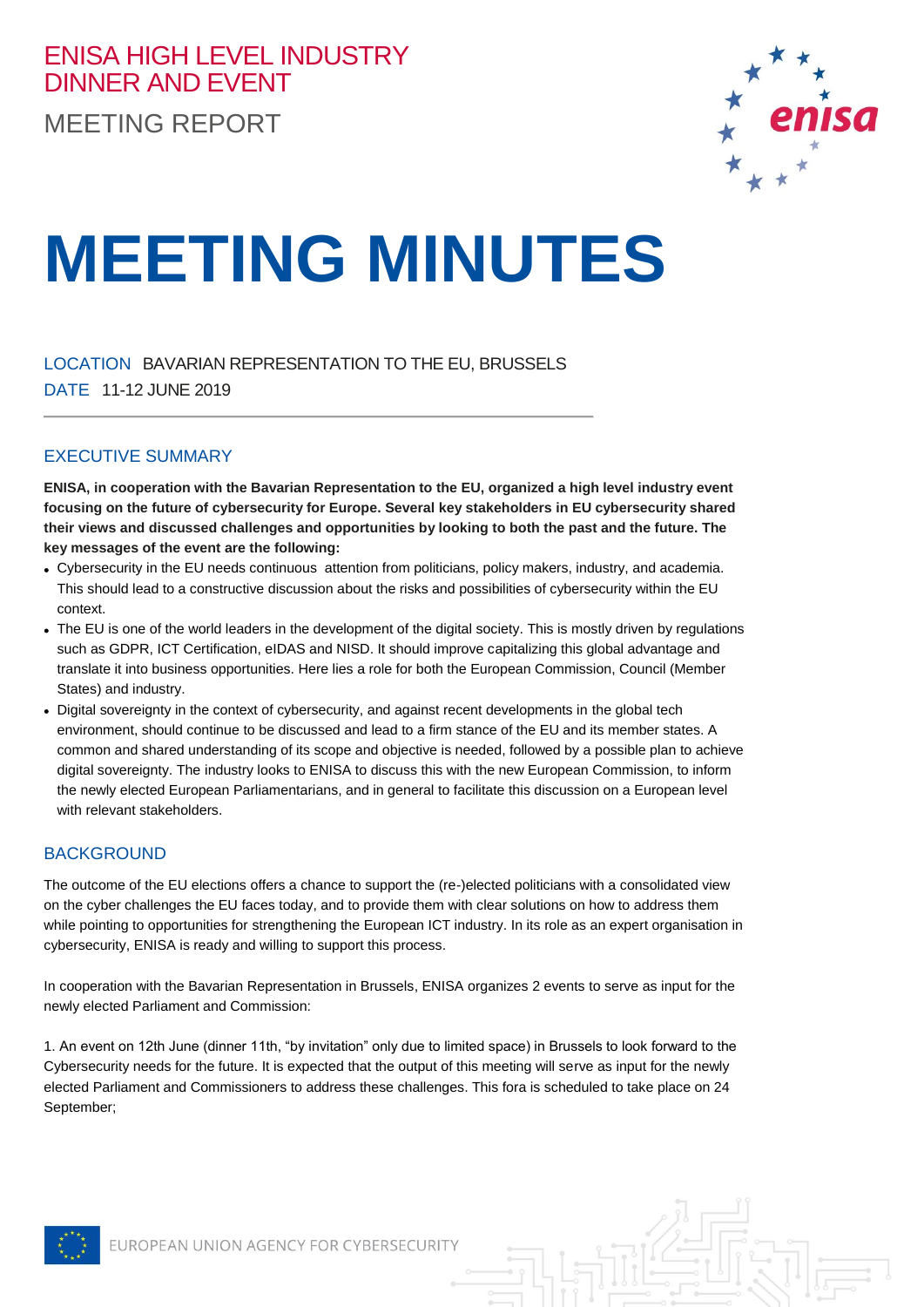## ENISA HIGH LEVEL INDUSTRY DINNER AND EVENT

MEETING REPORT



2

2. An MEP breakfast on 24th September to discuss the output of the June event is presented and discussed. ENISA shall bring the conclusions of the MEP meeting, together with the input from the previous event, to the attention to the newly elected European Commission.

## INDUSTRY DINNER, 11 JUNE 2019:

ENISA invited the speakers and panellists for an opening dinner, and included a selection of its key stakeholders to join. It resulted in a dinner consisting of nearly 30 well placed 'influentials' in the EU cybersecurity industry, academia and government. The purpose of the dinner was to introduce the topic and engage the dinner guest in a dialogue on the road forward. The following key points have been made:

- The EU cybersecurity market has great potential, as the EU produces many talented and skilled experts. It should be more attractive for talent to continue and pursue their career within the EU, preferably for EU companies. Some guests even argued that the EU is underperforming in keeping and nurturing SMEs. We need to invest in excellence.
- Cooperation, information and knowledge exchange between the public and private sector is important to break the fragmentation
- One of the remaining obstacles of the Digital Single Market continues to be language barriers. As an example, Irish or British start-ups/SMEs are more inclined to look to the US than to the EU.
- Multiple guests called for a stronger industrial policy. But the focus of such a policy remained unclear throughout the discussions: to support the economy, to support the industry, to ensure digital security, etc?
- Both industry and governments should investigate in how to create a better market environment for funding within the EU DSM, leveraging the geographic and community harmonisation.
- One main issue remains the administrative burden for entrepreneurs in the EU. In the US this is much easier, but they generally take more risk.
- The EU has too many SMEs, we need more larger companies in order to create the motors of development and industry strength.
- One of the great successes of EU leadership in regulation in recent years is the development and implementation of the GDPR. It demonstrates that the EU is not at all behind in the tech-race, but has its own vision. A vision that has to be copied by the rest of the (digital) world powers. The EU can use this as a positive driver for changing its vision focusing on strength and growth via regulation power.
- Many guests took the opportunity to connect their views to the future role of ENISA:
	- **o** ENISA as the facilitator of getting communities together (Industry, Commission, Member States, Academia). There is too much fragmentation in order to make a strong fist against American and Chinese ICT industry. Another argument for a stronger coordination role is that ENISA should facilitate more cooperation among regulators and policy makers (Commission/Member states) before regulation is developed and implemented.
	- **o** ENISA should enhance its operational power to live up to its expectation as the EU Cybersecurity Agency;
	- **o** ENISA needs to move away from an advisor role into a leading role on cybersecurity in the EU, and beyond. From a EU perspective that means ENISA should be consulted on any piece of legislation that involves cybersecurity, with the power to reject based on its expert role.
	- **o** ENISA should promote its work more and wider. Its studies and reports are not 'sold' well enough.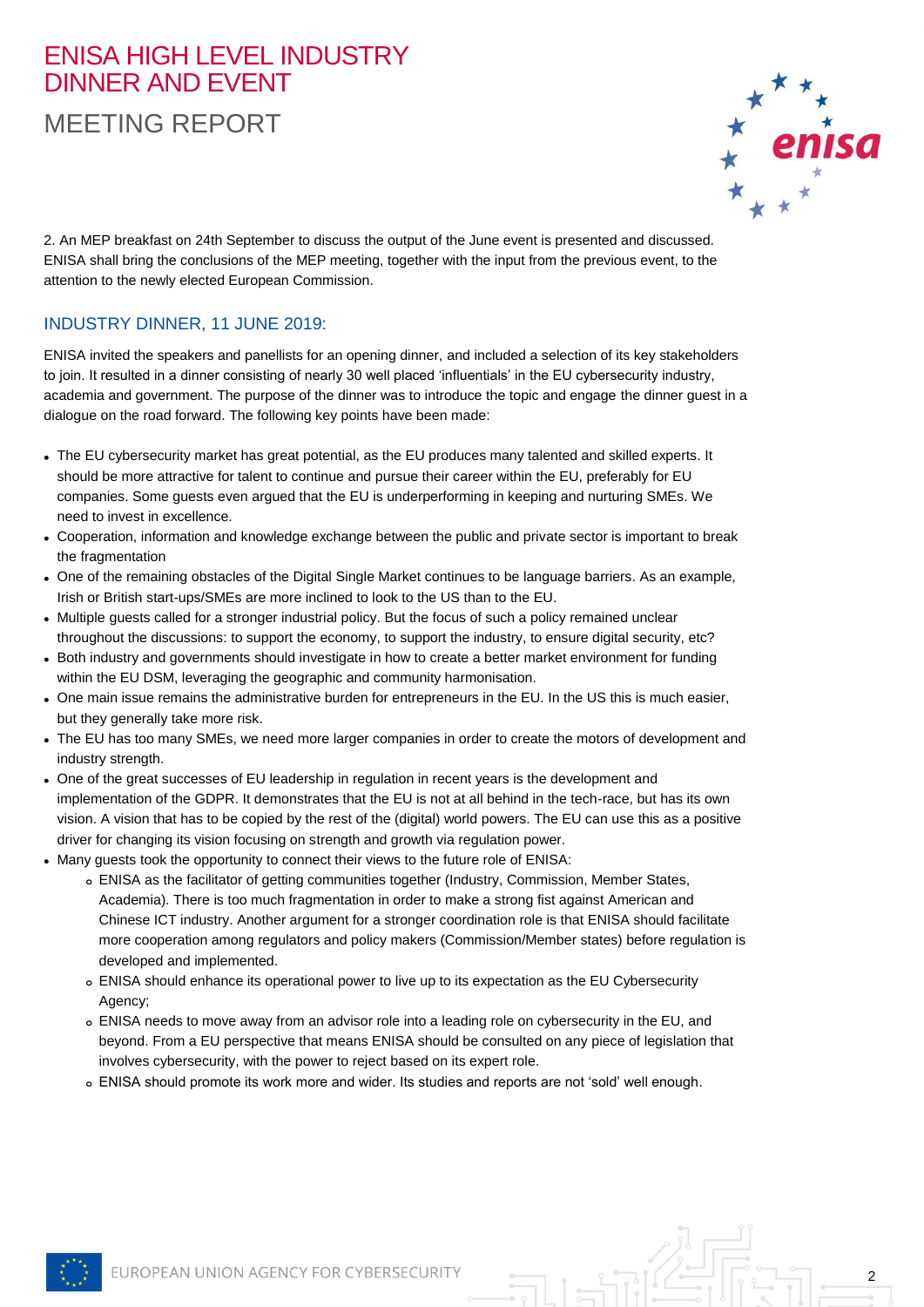## ENISA HIGH LEVEL INDUSTRY DINNER AND EVENT MEETING REPORT



3

## INDUSTRY EVENT, 12 JUNE 2019

The event was divided in (1) providing challenging views to the audience, followed by (2) a panel that includes speakers to discuss the previous interventions and identify a vision for the cybersecurity community to go forward.

#### Impulse speeches:

ENISA invited Facebook, the UK Government, Alliance pour la Confiance Numérique, BH Consulting, and the CODE Institute to share their views in 10 minutes impulse statements.

- The interventions by Facebook and the UK government focused on the societal aspects of social media by discussing possible regulation frameworks, cybersecurity attacks on social media, the responsibility between public and private, and the positive and negative effects of technology development on our digital society. According to both parties ENISA can fulfil a cybersecurity expert role in these sensitive and necessary discussions.
- Alliance pour la Confiance Numérique (ACN) provided a perspective on the Digital Single Market and the competitiveness of the EU on the global cybersecurity market. ACN believes the EU market is too fragmented to be competitive with the Asian and US market. At the product development level, SMEs are investing too much in similar topics or products. We need more innovation in the cyber market. Larger EU companies need to collaborate more with SMEs on an EU level to overcome the boundaries. Here the EU can assist the industry, because there is no long-term strategy. ENISA should jump in this gap to invest in facilitating collaboration, discussion, and ultimately gain a coordinating role that supports the development of the EU cybersecurity market and its competitiveness.
- BH Consulting, an SME from Ireland active in the EU and outside the EU, presented a business perspective on both the opportunities and risks involved in cyber threat intelligence. This generation has the responsibility to design and implement a secure and safe internet environment, amidst all the destabilizing factors trying to prevent this. As an SM, BH Consulting, looks to better law enforcement in terms of stronger regulation, more education, and increasing the cyber expertise within.
- The CODE Institute (Universität der Bundeswehr München) shared its views on the role of research and innovation. There is great research being conducted in the EU, the issue is that there is no follow up. This gap needs to be closed. Our chance is now to connect the relevant players on the EU market of research and innovation. One example is the EU subsidised program that involves Concordia, Echo, Sparta, and Cybersec4europe. These pilots that aim to invest in coordinating cyber competences and expertise could provide solutions and best practices to tackle this challenge. With the rise of fundamental issues such as the security of 5G, the EU needs to discuss digital sovereignty. Building eco-systems in the EU is a great first step to achieve this.

#### Panel discussion:

ENISA invites Symantec, BEUC, Rohde & Schwarz, and Secunet to share their views and engage in a discussion on the future regulatory agenda for the European Parliament and the Commission. The following key messages and discussion points were defined:

- In response to the European discussions on the role of SMEs, the EU should invest more in its larger organizations/multinationals to run large-scale projects, and by doing so, involve the SME community;
- Faster deployment of projects and products is essential, our processes to innovate and produce need to speed up rapidly;
- The role of consumers is absent in the regulatory frameworks dealing with cybersecurity. A safety net for consumers is necessary; consumers need to understand what they buy.